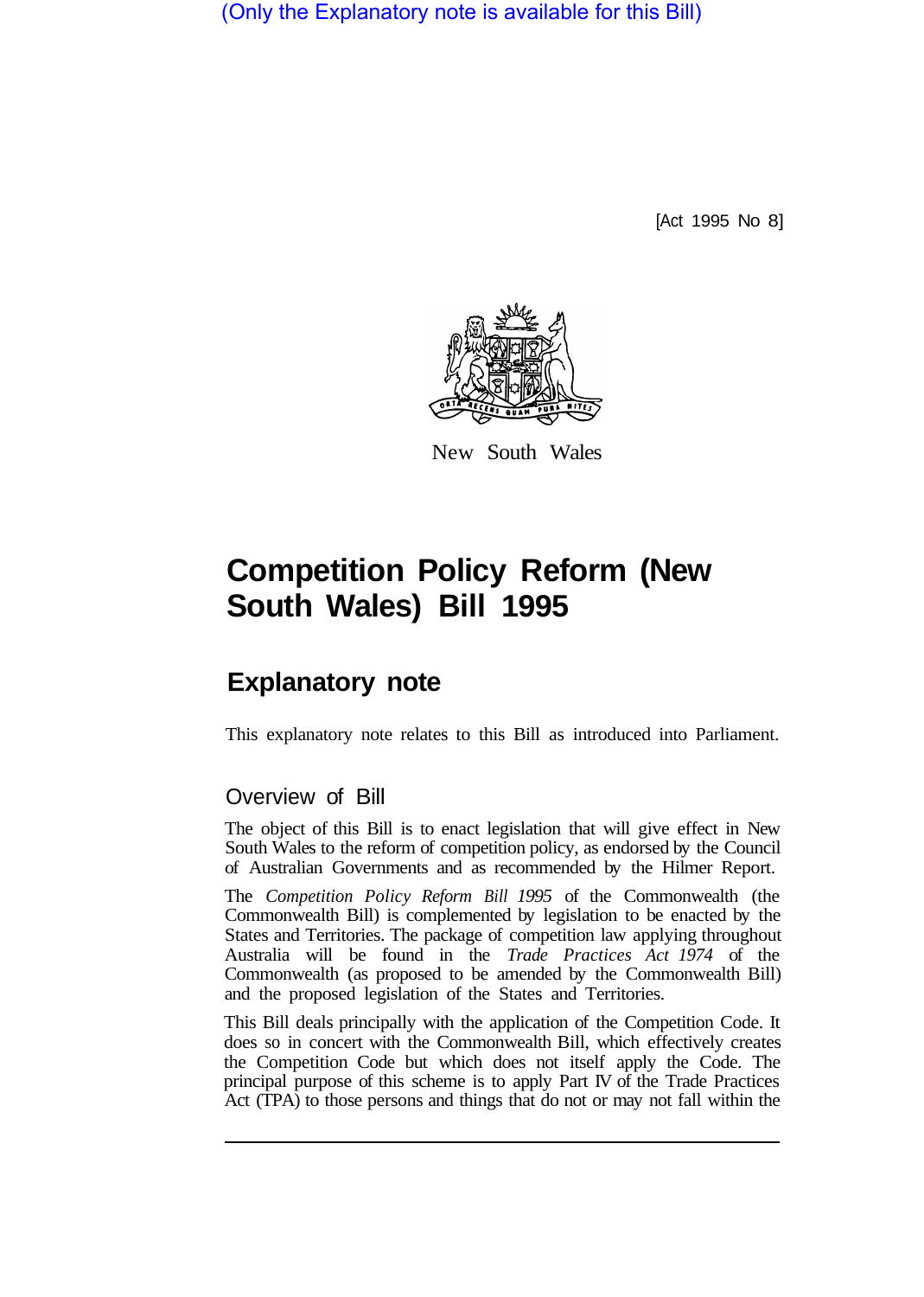Explanatory note

constitutional competence of the Commonwealth (especially individuals and partnerships). It does so by applying the provisions of the Part to all persons (including corporations, as well as individuals and partnerships). The Competition Code consists of:

- The text set out in the Schedule to the TPA (this repeats most, but not all, of Part IV, but generalised so as to apply to "persons" instead of "corporations"). The result will be an overlap, mainly in the area of corporations (the question of double jeopardy is dealt with in the legislation, as mentioned below).
- The remaining provisions of the TPA (with certain exceptions), so far as they would relate to the Schedule version of Part IV if the Schedule version were substituted for the actual Part IV.
- Relevant regulations under the TPA.

Outline of provisions

# **Part 1 Preliminary**

**Clause l** sets out the name (also called the short title) of the proposed Act.

**Clause 2** provides for the commencement of the proposed Act. Part 1 and Part 7 will commence immediately on receiving assent. These Parts are supplementary to the substantive provisions of the Bill. Part 1 contains the name of the proposed Act, its commencement and definitions. Part 7 contains transitional provisions.

The remaining provisions are intended to commence 12 months after the date of assent to the Commonwealth Bill. Although the Commonwealth Bill contains a number of different commencement dates, virtually all of the Commonwealth Bill will have commenced 12 months after the date of assent. The result therefore is that the Commonwealth Bill will be in force when the State Bill commences.

There is provision in clause 2 of the Bill for the postponement of' the commencement of those remaining provisions, to deal with any unforeseen circumstances that might arise.

**Clause 3** contains interpretive provisions for the proposed Act. Clause 3 (1) contains a list of definitions. An explanation of their origin or purpose is as follows: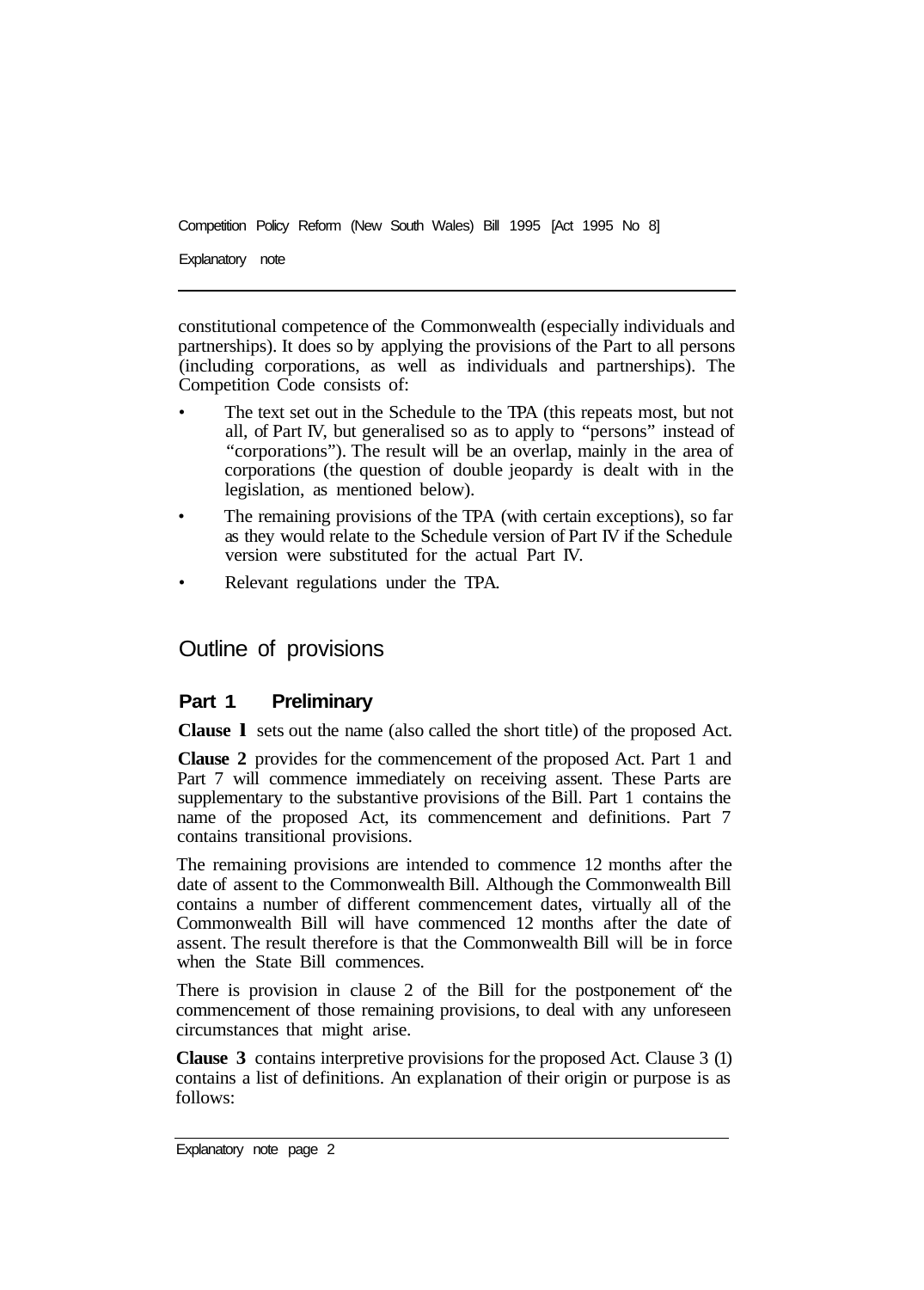Explanatory note

*application law—* the same as in proposed Part XIA, to be inserted into the TPA by the Commonwealth Bill.

*Commission—* the same as in section 4 of the TPA, as amended by the Commonwealth Bill.

*Competition Code—* the same as in proposed Part XIA.

*Competition Code text*— the text of the law to be applied as the Competition Code.

*Conduct Code Agreement—* the same as in section 4 of the TPA, as amended by the Commonwealth Bill.

*Council—* the same as in section 4 of the TPA, as amended by the Commonwealth Bill.

*instrument*— the same as the definition used in corporations legislation and agriculturaI and chemical legislation (agvet legislation).

*jurisdiction—* to mean a State, which is in turn defined to include a Territory.

*law—* the same as the definition used in corporations and agvet legislation.

*modifications—* the same as in proposed Part XIA.

*month—* the same as in the *Acts Interpretation Act 1901* of the Commonwealth.

*officer—* merely picks up the definition in proposed Part XIA.

*participating jurisdiction—* a jurisdiction that applies the Competition Code.

*proclamation—* makes it clear that it is a proclamation of the State, not of the Commonwealth.

*Schedule version of Part IV—* the same as in proposed Part XIA.

*State—* is defined as including a Territory.

*Territory—* the same as in proposed Part XIA.

*this jurisdiction—* will mean New South Wales. Use of this definition reduces variation between the corresponding legislation.

*Trade Practices Act—* a convenient short definition.

*Tribunal—* the same as in section 4 of the TPA, as amended by the Commonwealth Bill.

**Clause 3 (2)** provides for expressions used in the Bill to have the same meanings as in the TPA.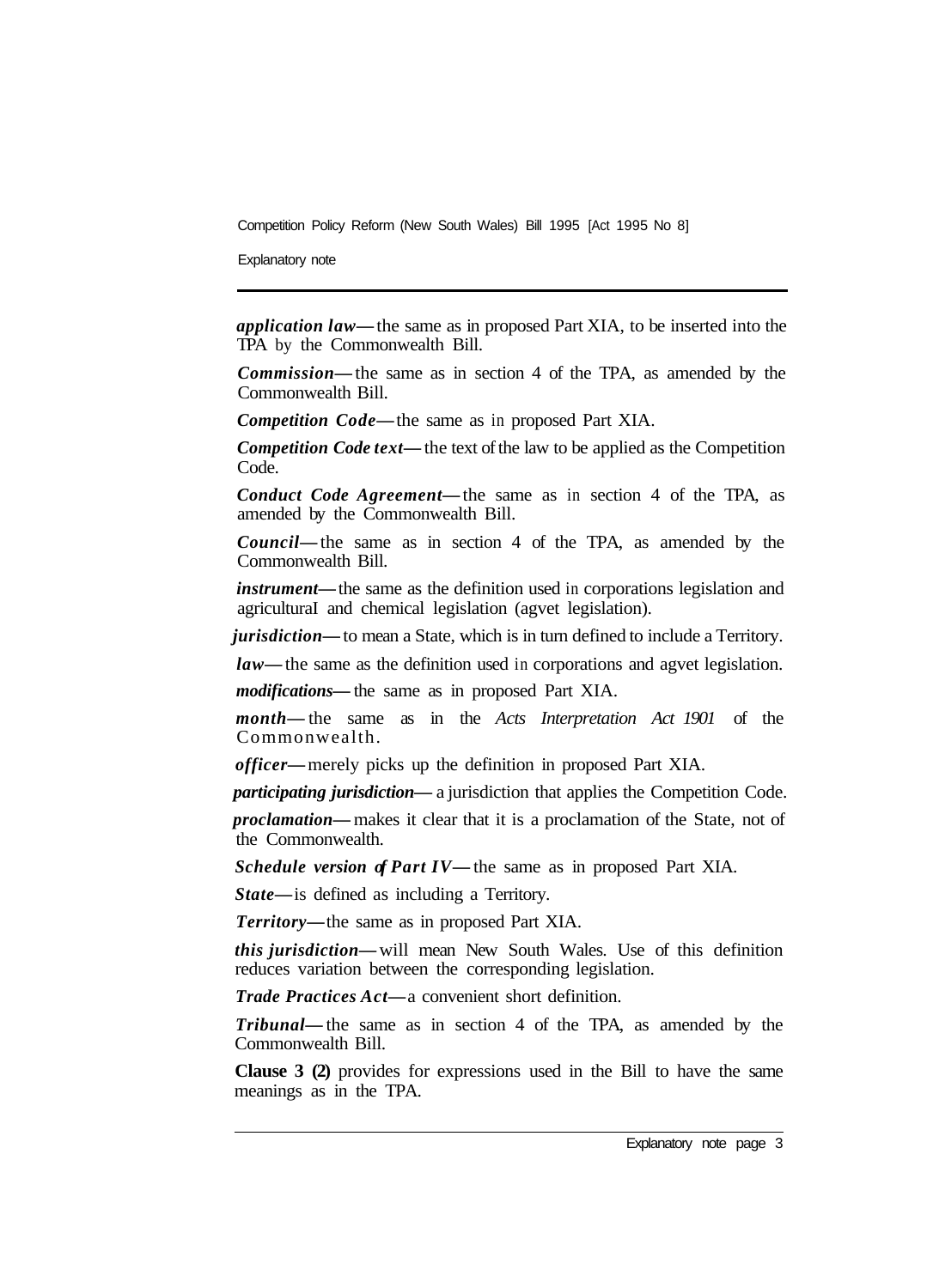Explanatory note

**Clause 3 (3)** provides that references to Commonwealth Acts include amendments and replacements.

#### **Part 2 The Competition Code**

**Clause 4** defines the Competition Code text that will be applied to become the Competition Code. As mentioned above, this is primarily the provisions of Part IV of the TPA.

**Clause 5** is the operative clause of the Bill. It applies the Competition Code text as a law of New South Wales.

**Clause 6** provides a scheme to deal with future modifications of the Competition Code text by Commonwealth legislation. In essence, the scheme provides that there is to be at least a two month gap between the enactment or making of Commonwealth modifications and their application under clause 5. That period can be shortened by proclamation; alternatively, a proclamation can provide that **a** modification is not to apply at all in the State.

**Clause 7** provides, for the purposes of uniformity, that the *Acts Interpretation Act 1901* of the Commonwealth applies to the interpretation of the Competition Code (instead of the *Interpretation Act 1987* of New South Wales).

**Clause 8** makes it clear that the Competition Code is not to be construed as merely applying in the territorial area of the State, and that the extraterritorial competence of the legislature of the State is being used. However provisions contained in section 5 of the TPA are repeated in the clause to require consent of the Commonwealth Minister for proceedings involving conduct outside Australia.

**Clause 9** provides for the interpretation of the expression "the commencement of this section" in the Schedule version of Part IV. This expression will, in effect, be read as a reference to the commencement of substantive provisions of the Bill.

# **Part 3 Citing the Competition Codes**

**Clauses 10–12.** This Part provides a system for referring to the Competition Codes.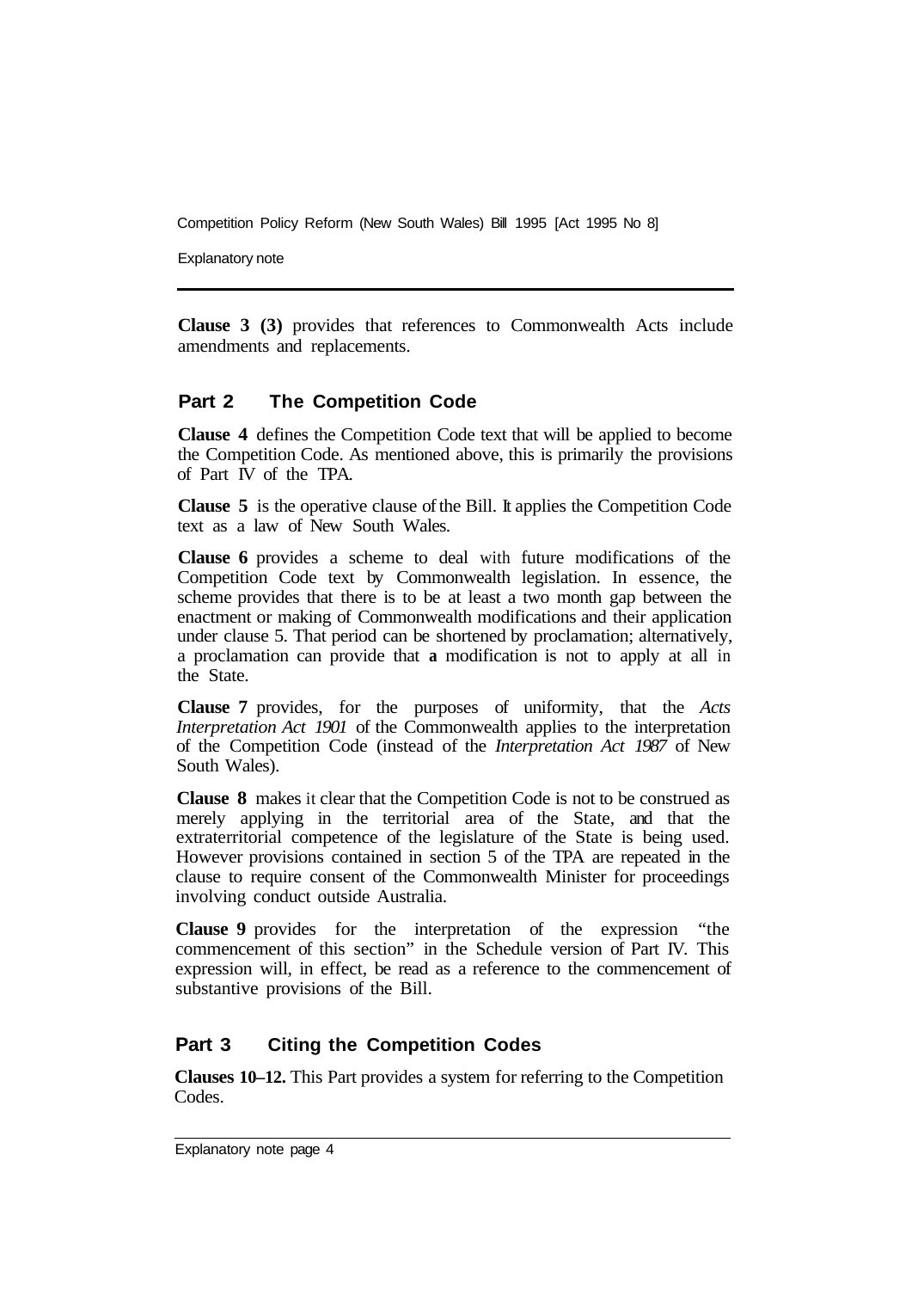Explanatory note

#### **Part 4 Application of Competition Codes to Crown**

**Clause 13** provides that the Act and Competition Code of New South Wales will bind the Crown in all its capacities (to the full extent of constitutional capacity to do this). In line with section 2A (1) and proposed section 2B (1) of the TPA, this will apply to the Crown only when carrying on a business.

**Clause 14** is the counterpart of clause 13, and provides that the Act and Competition Code of another State or Territory will bind the Crown in right of New South Wales. Again, this will apply to the Crown only when carrying on a business.

**Clause 15** makes it clear that certain activities carried on by governments or government authorities do not amount to carrying on a business (for the purposes of clauses 13 and 14). The clause is the same as proposed section 2C of the TPA.

**Clause 16** provides that the Crown is not liable to pecuniary penalties or prosecutions. This is in line with proposed sections 2A (3) and 2B (2) of the TPA.

**Clause 17** makes it clear that, where the law of another jurisdiction binds the Crown in right of New South Wales by virtue of this Part, the Code overrides any prerogative right or privilege of the Crown (eg in relation to the payment of debts). Similar provisions are included in corporations and agvet legislation.

#### **Part 5 National administration and enforcement of Competition Codes**

**Clauses 18–33.** The provisions of this Part are intended to promote the uniform administration of the Competition Codes, as if they were a single Commonwealth Act. The provisions are similar to those included in corporations legislation.

#### **Part 6 Miscellaneous**

**Clause 34** recognises that the same conduct is capable of being punished under more than one law (the Competition Code of the State, the Competition Code of another jurisdiction, or the Trade Practices Act), and removes this double jeopardy. The clause has its counterpart in proposed section 150H of the TPA.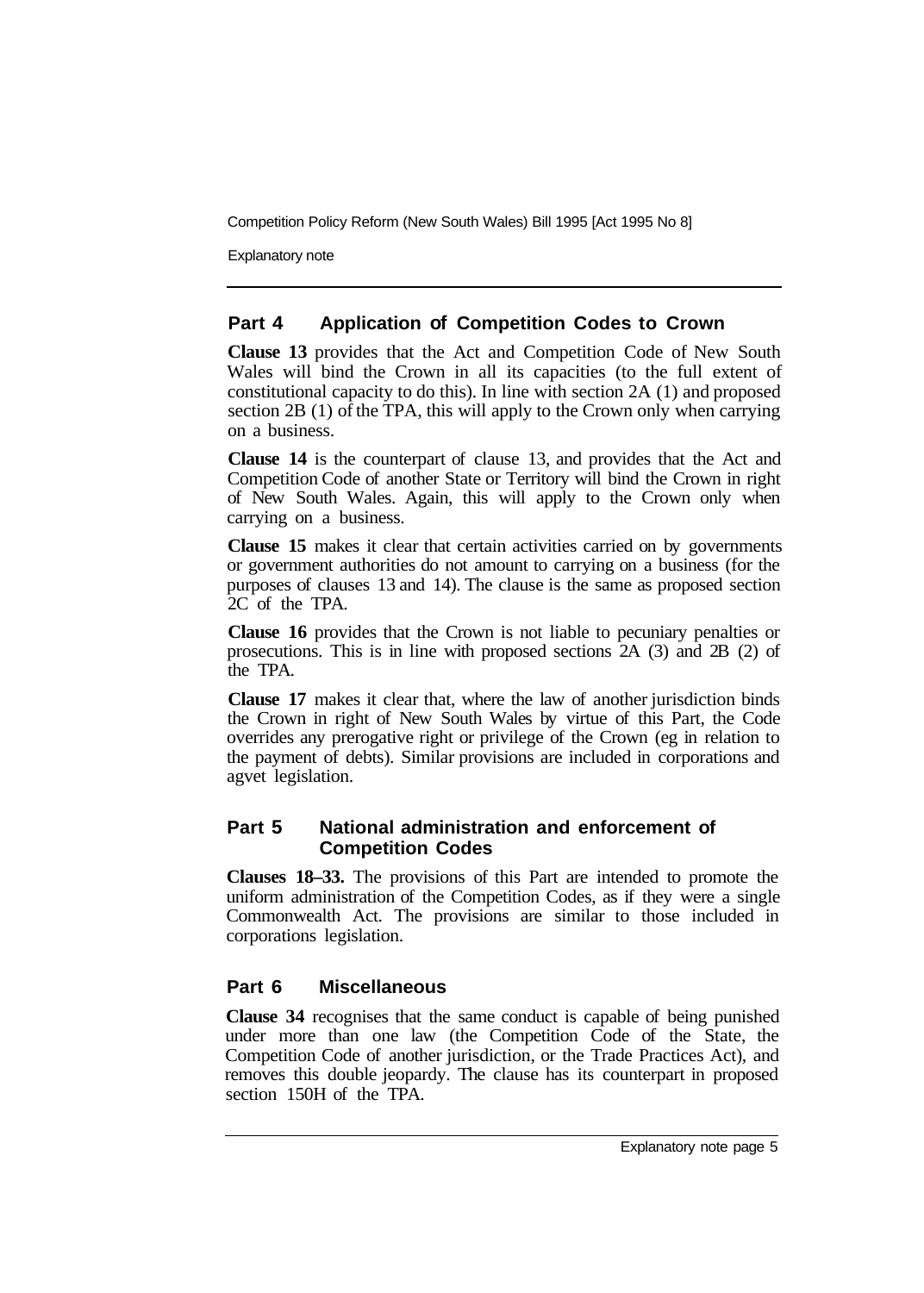Explanatory note

**Clause 35** makes it clear that documentation and other things are not invalid because they also serve other Competition Codes or the TPA.

**Clause 36** is intended to deal with the technical point that a reference in an applied law to another Commonwealth law is to be treated as if the other law were itself an applied law. There is a similar provision in the corporations and agvet legislation.

**Clause 37** provides that fees, taxes, penalties, fines and other money paid under the Competition Code of the State are to be paid to the Commonwealth. This will not apply to amounts recovered in actions for damages. Clause 37 (3) is a technical provision that imposes fees (including fees that are taxes) prescribed by the applied regulations.

**Clause 38** allows regulations to be made for the purposes of the proposed legislation.

**Clause 39** provides a specific power to make regulations for the purposes of prescribing exceptions under section 51 of the TPA or section 5 1 of the Competition Code.

#### **Part** *7* **Transitional rules**

**Clause 40** contains definitions used in Part **7.** 

**Clause 41** gives effect to the policy that existing contracts made before 19 August 1994 (the date the legislative scheme was announced) are not caught by the Competition Code. However, if such a contract is varied on or after that date, the Competition Code will apply to future conduct in relation to the varied contract, except as regards matters that were previously protected. The Code applies to future conduct in relation to contracts made after that date.

Although a contract is "grandfathered" under clause 41 in relation to the Competition Code, it may still be caught by Part IV of the TPA.

Although clause 41 corresponds generally to clauses 30 and 84 of the Commonwealth Bill, those clauses do not contain provisions that correspond to clause 41 (1) (c) and (3). That paragraph and that subclause are inserted in this Bill for the purpose of clarifying the way the Competition Code applies in relation to existing contracts made on or after 19 August 1994, and are not intended to imply that clause 41 operates differently from those clauses of the Commonwealth Bill in this respect.

Explanatory note page 6